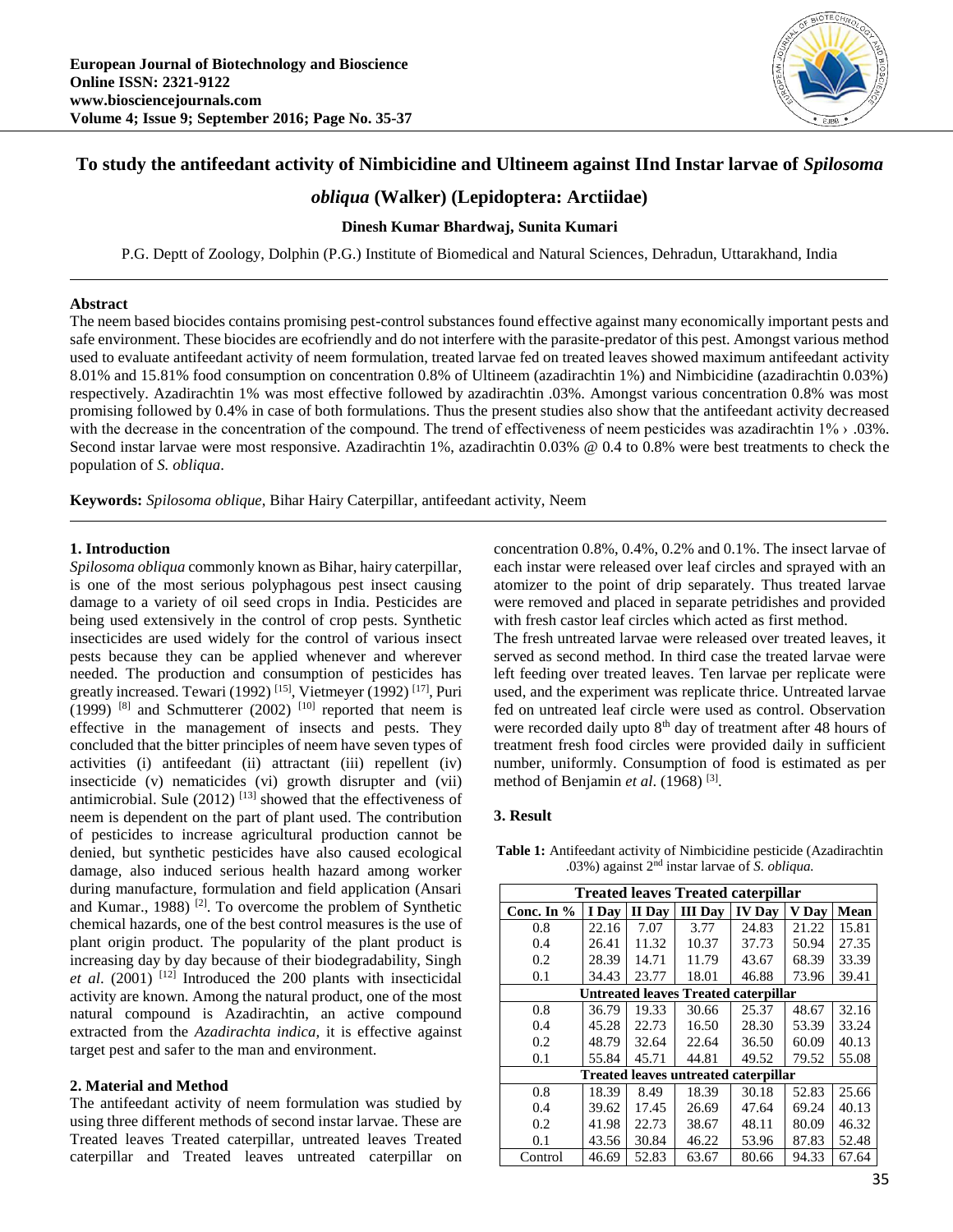Table 2: Antifeedant activity of Ultineem pesticide against 2<sup>nd</sup> instar larvae of *S. obliqua*.

| <b>Treated leaves Treated caterpillar</b>   |       |       |       |       |       |       |  |  |  |
|---------------------------------------------|-------|-------|-------|-------|-------|-------|--|--|--|
|                                             |       | П     | Ш     | IV    | V     | Mean  |  |  |  |
| 0.8                                         | 3.77  | 5.66  | 7.07  | 8.49  | 15.09 | 8.01  |  |  |  |
| 0.4                                         | 10.37 | 12.73 | 9.43  | 13.67 | 22.64 | 13.77 |  |  |  |
| 0.2                                         | 13.20 | 10.37 | 11.32 | 23.20 | 31.22 | 17.86 |  |  |  |
| 0.1                                         | 14.15 | 16.60 | 19.90 | 31.79 | 41.29 | 24.75 |  |  |  |
| <b>Untreated leaves Treated caterpillar</b> |       |       |       |       |       |       |  |  |  |
| 0.8                                         | 10.37 | 6.60  | 4.71  | 9.43  | 14.16 | 9.05  |  |  |  |
| 0.4                                         | 15.66 | 11.79 | 5.18  | 17.07 | 16.09 | 14.95 |  |  |  |
| 0.2                                         | 26.50 | 24.05 | 41.03 | 26.88 | 29.24 | 29.54 |  |  |  |
| 0.1                                         | 30.37 | 35.94 | 53.20 | 39.33 | 41.22 | 40.01 |  |  |  |
| <b>Treated leaves untreated caterpillar</b> |       |       |       |       |       |       |  |  |  |
| 0.8                                         | 4.71  | 8.96  | 9.43  | 15.09 | 17.92 | 11.22 |  |  |  |
| 0.4                                         | 7.07  | 9.43  | 28.30 | 35.84 | 37.73 | 21.79 |  |  |  |
| 0.2                                         | 13.67 | 29.24 | 45.28 | 43.11 | 46.64 | 35.59 |  |  |  |
| 0.1                                         | 18.86 | 35.37 | 56.22 | 57.16 | 59.52 | 45.43 |  |  |  |
| Control                                     | 49.52 | 59.90 | 73.58 | 93.86 | 98.11 | 74.99 |  |  |  |

## **4. Discussion**

In case of Nimbicidine (azadirachtin 0.03%) and Ultineem (azadirachtin 1%) treated larvae fed on treated leaves shows the maximum antifeedant activity on 0.8% at second instar larvae. Irrespective of dosages these two formulations were promising, mean value of percent reduction in food consumption being 15.81and 8.01 of Nimbicidine (azadirachtin 0.03%) and Ultineem (azadirachtin 1%) respectively. Fresh larvae fed on treated food or treated larvae fed on fresh food showed not much difference in antifeedant property in both pesticides (Table 1 & 2).

The antifeedant activity of neem based pesticides formulations containing azadirachtin.03% and azadirachtin1% was determined against second instar larvae of *S. obliqua* using three different methods namely, treated larvae fed on treated food; untreated larvae fed on treated food and treated larvae fed on untreated food. The antifeedant activity was more when treated larvae fed on treated food in general. The other two methods were comparatively less effective. Azadirachtin 1% was most effective followed by azadirachtin .03%. Amongst various concentration 08% was most promising followed by 04% in case of both formulations. Thus the present studies also show that the antifeedant activity decreased with the decrease in the concentration of the compound. From the present findings it is concluded that azadirachtin 1% and azadirachtin .03%@ 0.4 to0.8% were best treatment to check the population built up of *S. obliqua.*

Bhathal and Singh  $(1994)$ <sup>[4]</sup> have evaluated the feeding deterrent activity of Neemmark (80% neem extracts qotes miscible formulation containing azadirachtin as active principle) against 3rd instar laevae of *S. obliqua* by leaf dipping method. The antifeedant activity was found 26.5%, 61.1% and 86% at 1.25%, 2.5% and 5% concentrations respectively.

Rwamputa *et al.* (1989)<sup>[9]</sup> reported that the neem kernel extracts at 1.0% concentration afforded complete protection against defoliation by all instars of *Heteronygmia dissimilis* and 0.5% seed kernel and 1.0% leaf extract offered only partially protection against later instar. Tripathi and Rizvi (1985) [16] revealed that the plant extract of Ailanthus excels in acetone gave the best protection (89.7%) to castor against *S. obliqua.*

Mohanty *et al.* (1988)<sup>[6]</sup> reported the concentration required to give 50 percent inhibition of feeding for *Psoralea corylifolia* (0.80%) or lentil (1.5%) against *S.obliqua*. Tripathi and Singh

(1994) have also determined antifeedant activity of 2% crude neem extract third instar larvae of *S. obliqua*. They have reported 99% protection to caster leaves. The variation in antifeedant activity evaluated in the present study is due to different neem formulation and method of testing.

Sharma *et al.* (1999) have established that 0.5% extracts of neem leaves reduced the chitin content of cuticle in case of *H. armigera*. Sunderaraj *et al*. (1995) have also evaluated antifeedant activity antifeedant activity of neem seed kernel (NSK) extract prepared indifferent solvents against *Tragama siva* Lefebvre and *Patialus tecomella* Pajnimethonal extract 0.5% was found most effective both the pests.

Mosaddeque (1995) reported that neem oil significantly reduced the food consumption of the larvae of *S. obliqua* and the food consumption decreased more with the highest concentration. He concluded that reduction of food consumption might be due to the antifeedant activity of neem oil.

Chowdhury *et al.* (2001)<sup>[5]</sup> also stated that azadirachtin, the major constituent of neem exhibited significant antifeedant activity against *Spilosoma obliqua* [*Spilarctia obliqua*] larvae.

The results showed by Ali *et al*. (2008) [1] that all the larval instars of jute hairy caterpillar were highly susceptible to nimbicidine and the susceptibility gradually increased with the increase of concentration.

## **5. Acknowledgement**

We are gratefully acknowledged to Mr. Arvind Gupta (Chairman), Dr. Shalja Pant (Principal) and Dr. Arun Kumar (Director) of Dolphin Institute of Biomedical and Natural Sciences, Dehradun throughout the development of the work.

#### **6. References**

- 1 Ali MM, Haque MA, Ahamad M. Biological activity of nimbicidine against jute hairy caterpillar, *Spilarctia obliqua* (Walker), J. Agrofor. Environ. 2008; 2(2):107- 111.
- 2 Ansari BA, Kumar K. Cypermethrin toxicity Effect on the carbohydrate metabolism of the Indian catfish, Hetropneustes fossilis, the Sci. Total Environ. 1988; 72:161-166
- 3 Benjamin DM, Feeman GH, Brown ES. The determination ofirregularly shaped areas of leaf destroyed by chewing insects. Ann Appl Bio. 1968; 61:13-17.
- 4 Bhathal SS, Singh D. Feeding detterency of neemmark against third instar larvae of hairy caterpillar Spilosoma obliqua Walker. J Ent Res. 1994; 18(4):387-389.
- 5 Chowdhury H, Walia S, Dhingra S. Bioefficacy of azadirachtin, turmeric oil and their mixture against Bihar hairy caterpillar (*Spilosoma obliqua* Walk.) Division of Agricultural Chemicals, Indian Agril. Res. Inst., New Delhi-110012, India. Pesticide Res J. 2001; 13(2):165-172.
- 6 Mohanty KK, Chakraborty DP, Roy S. Antifeedant activity of oil fraction of seed of some leguminous plants against Diacrisia obliqua. Indian Journal of Agricultural Sciences. 1988; 58:579–580.
- 7 Mosaddaque M. Study on the use of neem oil alone and in combination with sesame oil to inhibit growth and development of jute hairy caterpillar, *Spilosoma obliqua*. W. M. S. Thesis, Dept. of Entomology, Bangladesh Agricultural, 1995.